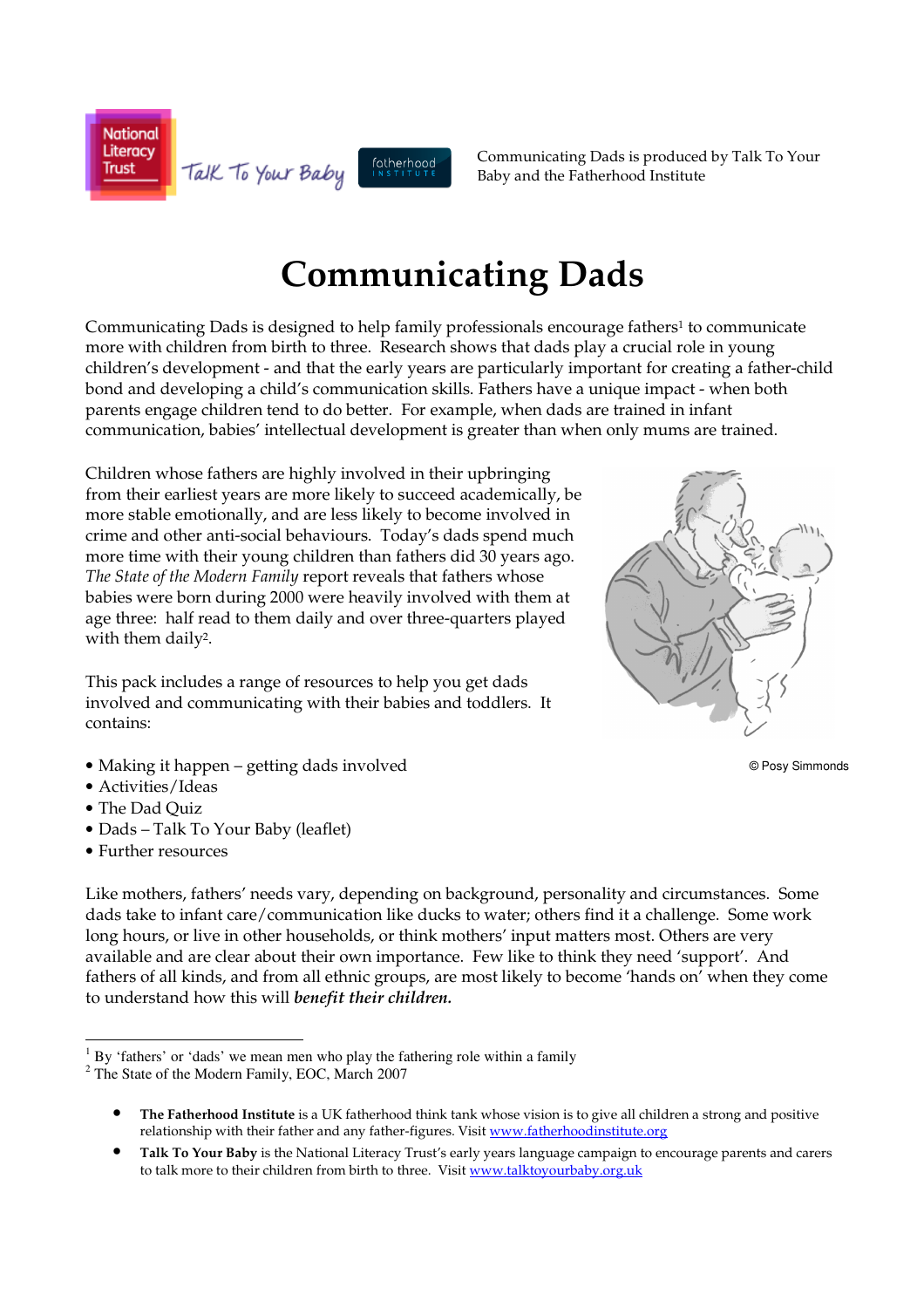# **Making it happen – getting dads involved**

It is vital to reach out deliberately to fathers and give them ownership and a sense of belonging to the early years community, as it may not be an environment to which they feel they belong. Here are a few simple ways to make your early years setting more inviting to fathers and male carers, and to draw the men in.



© Posy Simmonds

- Do you KNOW the dads? Think carefully about your registration forms: is there a place for the father's name and contact details?<sup>3</sup>
- In setting up your first meeting with the parents stress how important it is that fathers attend. Offer home visits out of hours if that's the only way to meet them.
- Make sure to address your remarks to both parents and encourage both to ask questions. Also address fathers directly on material sent to parents – use 'mums, dads and carers' instead of 'parents/carers'.
- If dads come to drop off or collect their baby/toddler, invite them into the building and welcome them. Talk with them and their child about the day. If dads can't come to meet you then send material home especially for them.
- Invite fathers to specific events where you can model talking and communicating with the babies and toddlers. If possible, think about holding this at the weekend when more fathers and working mothers might be able to attend.

Display a range of pictures of men with babies/toddlers in the early years setting – not in a 'dads' corner' but integrated with other images; and make sure 'boys' toys' have their place.

-

- Make sure ALL staff are on board with engaging fathers.
- It is important to vocalise to mothers as well as fathers and other service users how important fathers are. Be positive about their role in communicating with their baby. Emphasise how good it is for children to hear a male voice that is different from their mother. Babies are sociable and love to communicate, so encourage dads to understand that by talking to their babies they are creating a bond, whilst also helping their child's language development AND helping their brains develop.
- Ask fathers what they would like to see from their early years settings, or how they could be made to feel more involved.
- If dads do not live with their baby or young child, gather their details, make serious efforts to meet them, send information routinely to them - and be supportive and encouraging about the importance of playing and talking with their baby when they spend time together.

 $3$  Did you know that under the Data Protection Act you are permitted to gather these details from mum? Then you must contact the dad to check the details are correct and ask whether he's happy for you to hold them (and BINGO! you're talking to him – a great beginning!)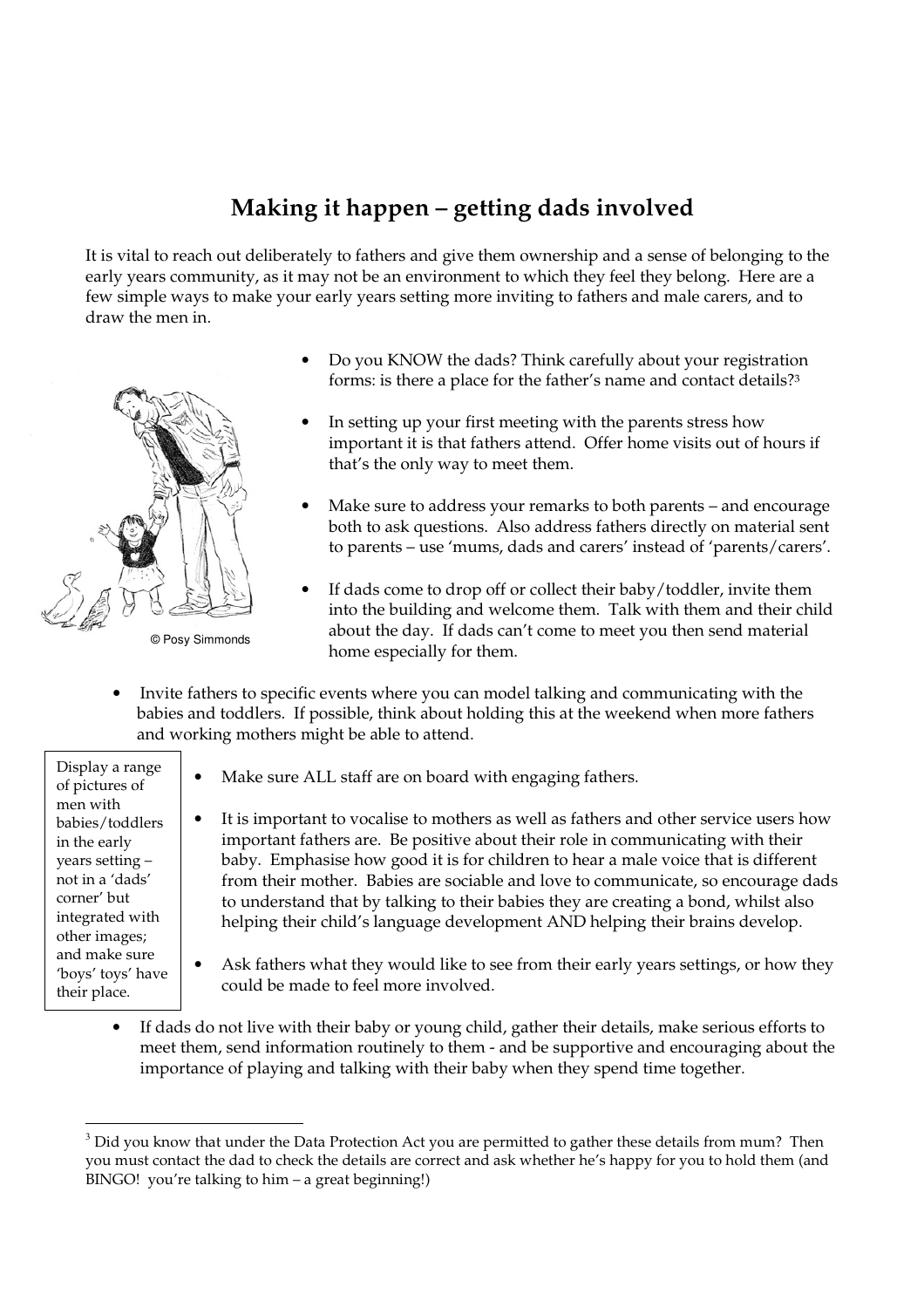# **Activities/Ideas**

Below are a few suggestions to help dads and male carers understand how important it is that they communicate directly even with very young babies. Modelling this is extremely powerful and a great learning tool for parents, so remember to include this in all your activities.

- Hold a specific event to 'honour' fathers (perhaps around fathers' day) or 'themed' in a way that might appeal to a lot of dads (how about a 'sailing day' in the nursery, or jungle exploration?) Make it a breakfast (many dads can work a bit flexibly), an evening or a weekend event. 'Dads only' events can be tried, but don't be surprised if fewer dads show up. Many prefer 'family' events which mums can attend, too.
- Once dad feels 'at home' in the nursery, invite him in for a specific activity (a singing session may NOT be the place to start!  $- a$  'making things' session is likely to be less threatening). Use themes that are more likely to appeal to dads such as transport or animals. Making a dad and baby hand or footprint with paints to take home to keep could follow on from a session where dads get time to play and

© Posy Simmonds  $\,$  bond with their child. Highlight that all these activities are helping introduce new vocabulary,  $\,$ encourage social interaction and learn turn-taking – and develop the child's IQ. When fathers understand that these activities are helping them 'raise a clever kid' you're on to a winner.

- Look around for books with positive fathers and father-figures, and send these home for dad to read with their child (when you see him next time, you can ask him how it went).
- Hold a story-telling session, inviting dads and male carers to attend, to hear a story with their child. Think carefully about the choice of story, making sure that it is something that might appeal to all those involved (see further resources for suggestions). Invite dads to bring in their own favourite book that they might read with their baby/toddler and that they are happy to talk about with others. If possible, link this in with a visit to the local library, or see if a member of the library staff who looks after early years is available to come and join you.
- Consider holding an event outdoors perhaps a picnic, bringing together the local community, to which dads are specifically invited. Encourage babies and toddlers to be out of buggies as much as possible, helping fathers bond with close contact. Structured activities such as a nature trail, or watching what goes on in the park , or feeding the ducks, encourages conversation naturally between babies and fathers. This will help emphasise how babies learn through stimulation and engagement.

specifically encouraged to attend, can gradually build attendance. However,<br>specifically encouraged to attend of them enly encourage EXPECTIMG would a Running REGULAR activities at specific times on specific days that fathers are very few fathers will ever attend a 'fathers only' group. EXPECTING regular attendance can turn them off - especially at the beginning.

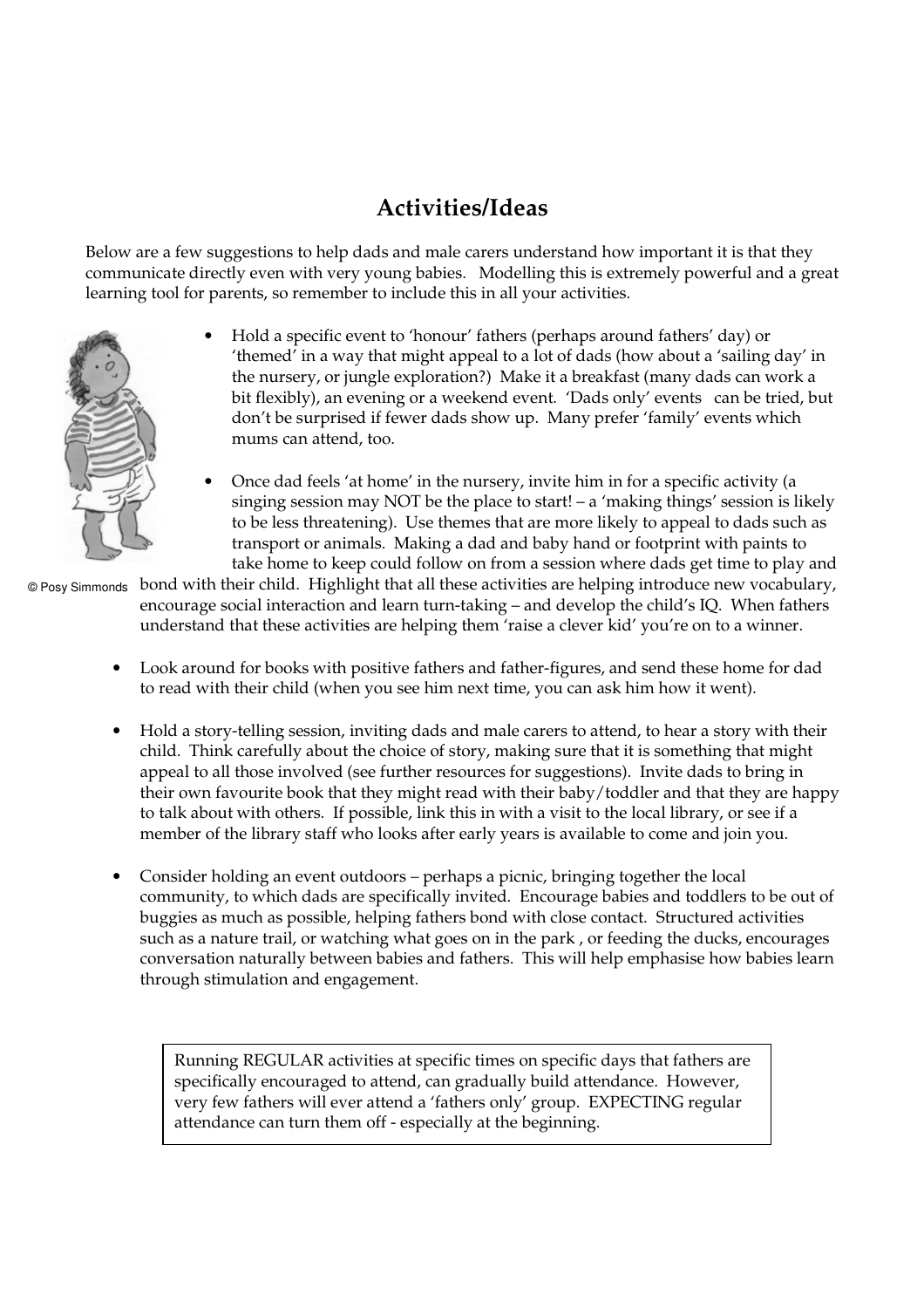

### **Communicating Dad resources**

- TTYB Quiz
- TTYB Quiz answers
- Dads Talk To Your Baby (leaflet)



The TTYB Quiz is a useful way of engaging fathers as well as mothers in the issue of communication. It helps to introduce the facts of the topic and challenges participants to think about what they already know. The quiz could be used with dads and male carers, perhaps as an introductory session. It can be done competitively, in teams or individually. Try using it before giving out any information or facts on communication to have maximum impact.

© Posy Simmonds



Dads – Talk To Your Baby (leaflet) can be given out at an event, used as a follow-on from the quiz or sent home as a handout. It has been designed specifically with a male audience in mind, and for all ages.

© Posy Simmonds

There is also a section on the TTYB website on fathers for parents and practitioners. Visit www.literacytrust.org.uk/talktoyourbaby/menandmalecarers.html (parents) www.literacytrust.org.uk/talktoyourbaby/menandfathers1.html (practitioners)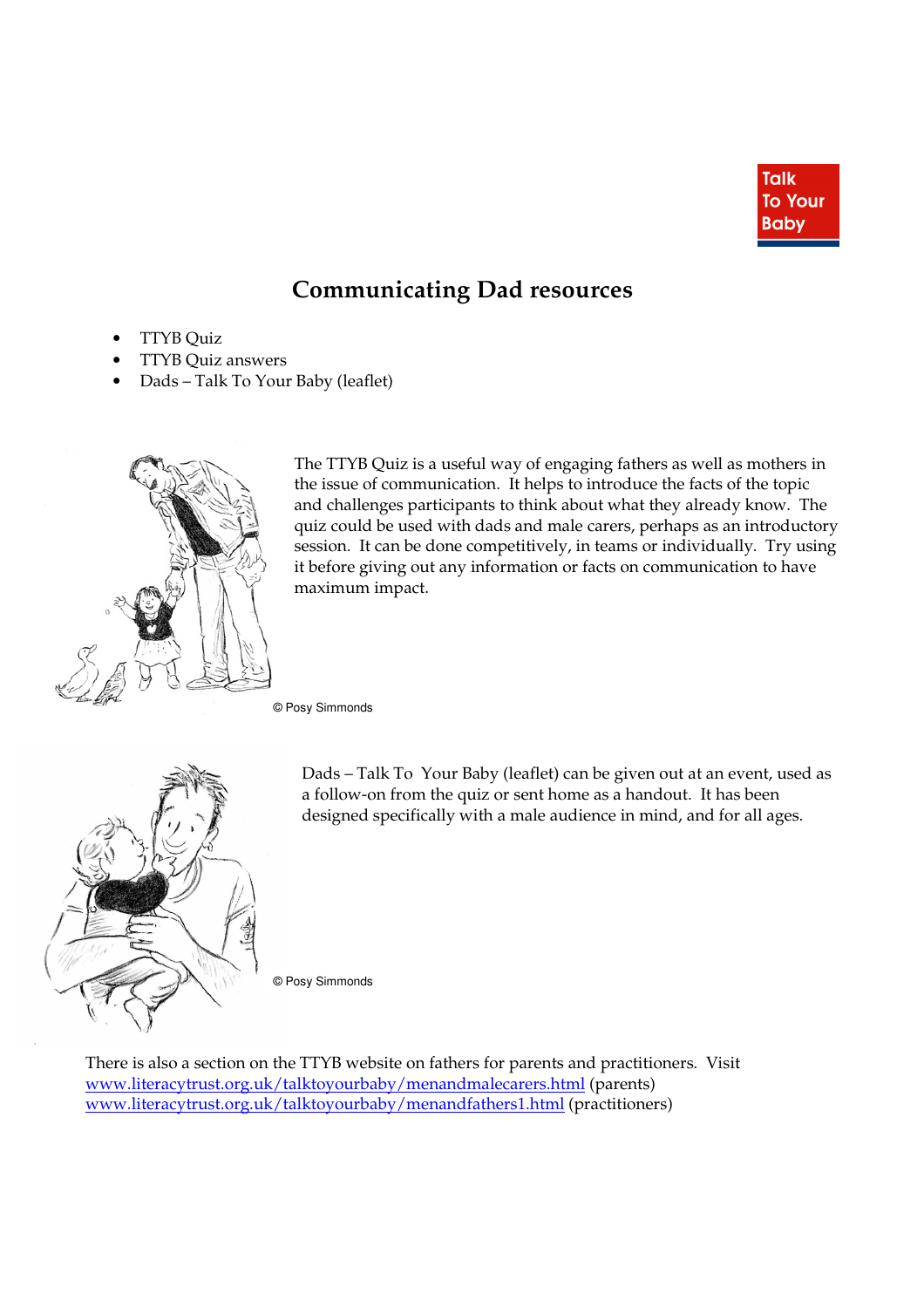

# **Test your knowledge – the TTYB Quiz**

#### **1. When should you start talking to babies?**

- a) From the moment they are born
- b) After six weeks
- c) When they smile at you

ANSWER

**2. Babies can hear your voice before they are born. True or false** 





**3. When does the majority of brain development occur in children?** 

- a) In the first four weeks
- b) From birth to age two
- c) When they start school



ANSWER



### **4. When do babies start to communicate?**

- a) Before they start talking
- b) After they start talking
- c) As soon as they've said their first word

ANSWER

**5. You need to be an expert to help children develop good communication skills. True or false?** 

ANSWER



### **6. What percentage of brain development occurs in the first two years?**

- a) 75%
- b) 25%
- c) 55%

ANSWER

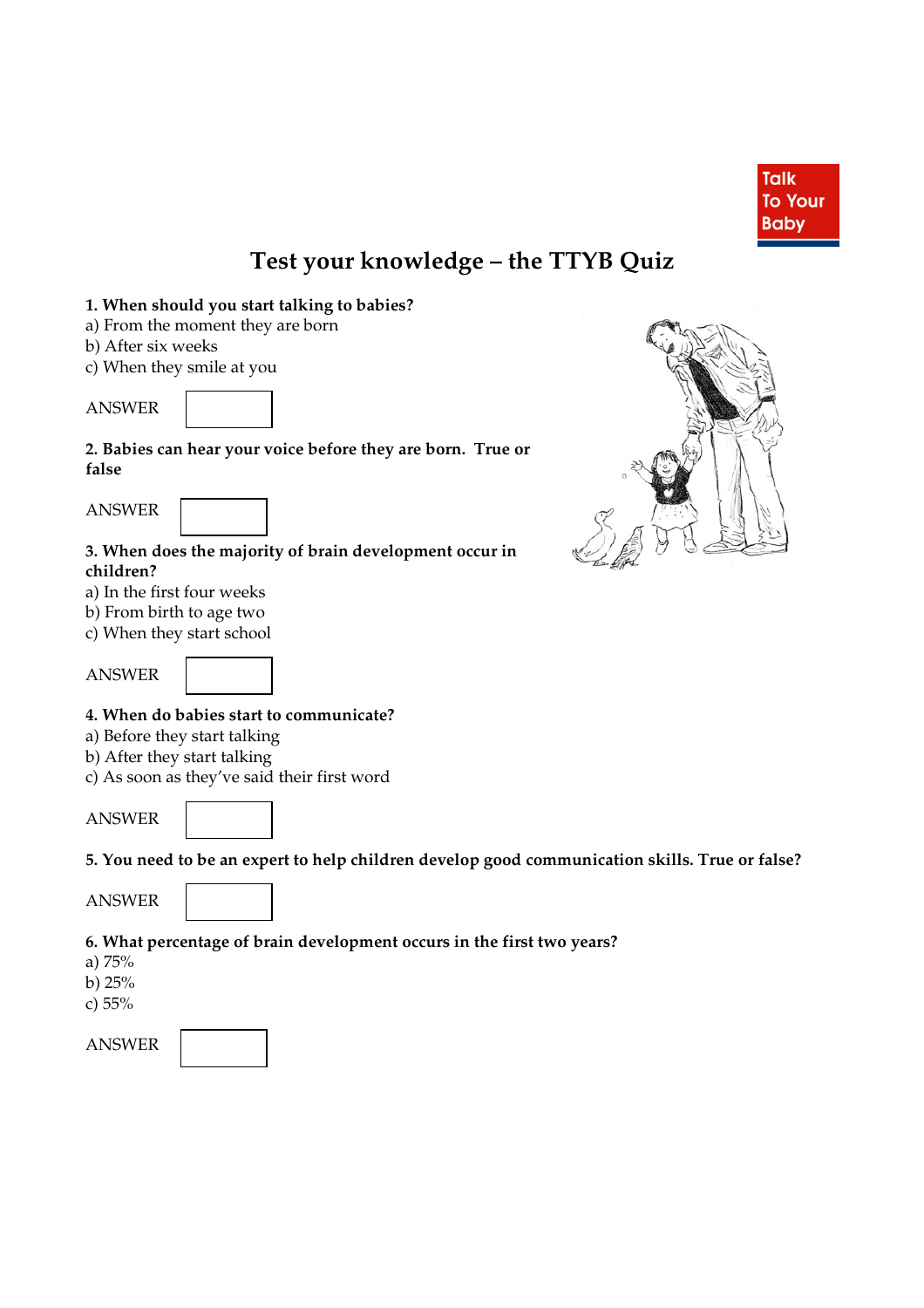#### **7. If a young child says something incorrectly, what should you do?**

a) Nod in agreement

b) Say it back the right way

c) Write down the correct word

ANSWER



### **8. Is it ok for young children to watch television?**

a) Never

b) As often as they like

c) For limited periods

ANSWER



**9. Watching different programmes is more beneficial than watching the same programme/dvd repetitively. True or false** 

ANSWER

### **10. When should you talk to children?**

a) At a set time each day

b) At any time

c) Before feeding

ANSWER



**11. It is important to listen to babies and to respond to them when they speak, babble or smile at you. True or false?** 

ANSWER



### **12. Why is responding to babies good for them?**

a) It motivates them to keep talking

b) It is good manners

c) It develops their listening

ANSWER



### **13. Why is talking to babies good for them?**

a) It stops them from crying

b) It distracts them

c) It helps develop their communication and social skills

ANSWER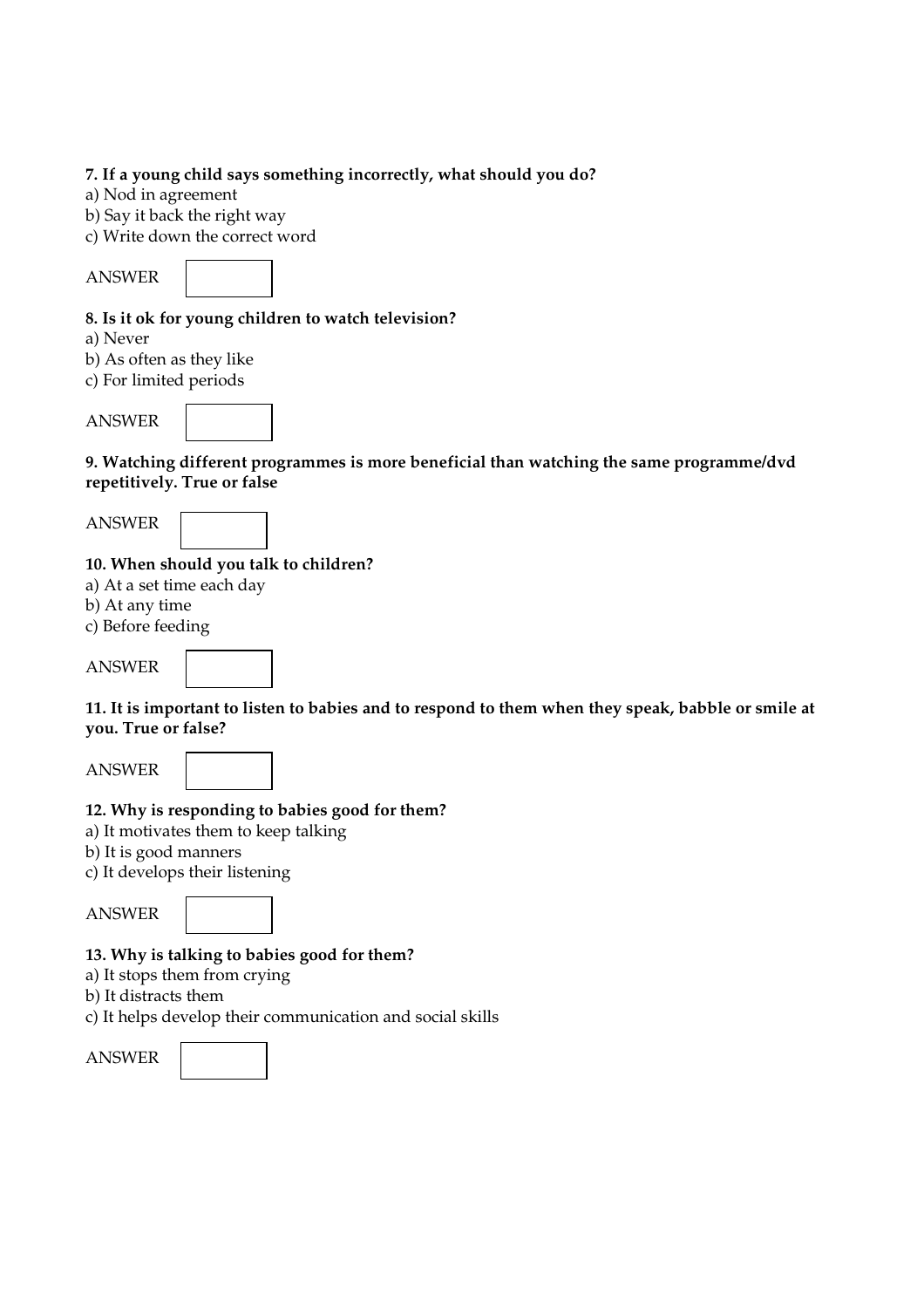### **Test Your Knowledge – the TTYB Quiz Answer Sheet**

| 1. a           |  |  |
|----------------|--|--|
| 2. True        |  |  |
| 3.b            |  |  |
| 4. a           |  |  |
| 5. False       |  |  |
| 6. a           |  |  |
| 7. b           |  |  |
| 8. c           |  |  |
| 9. False       |  |  |
| 10. b          |  |  |
| 11. True       |  |  |
| 12. a, b and c |  |  |
| 13.c           |  |  |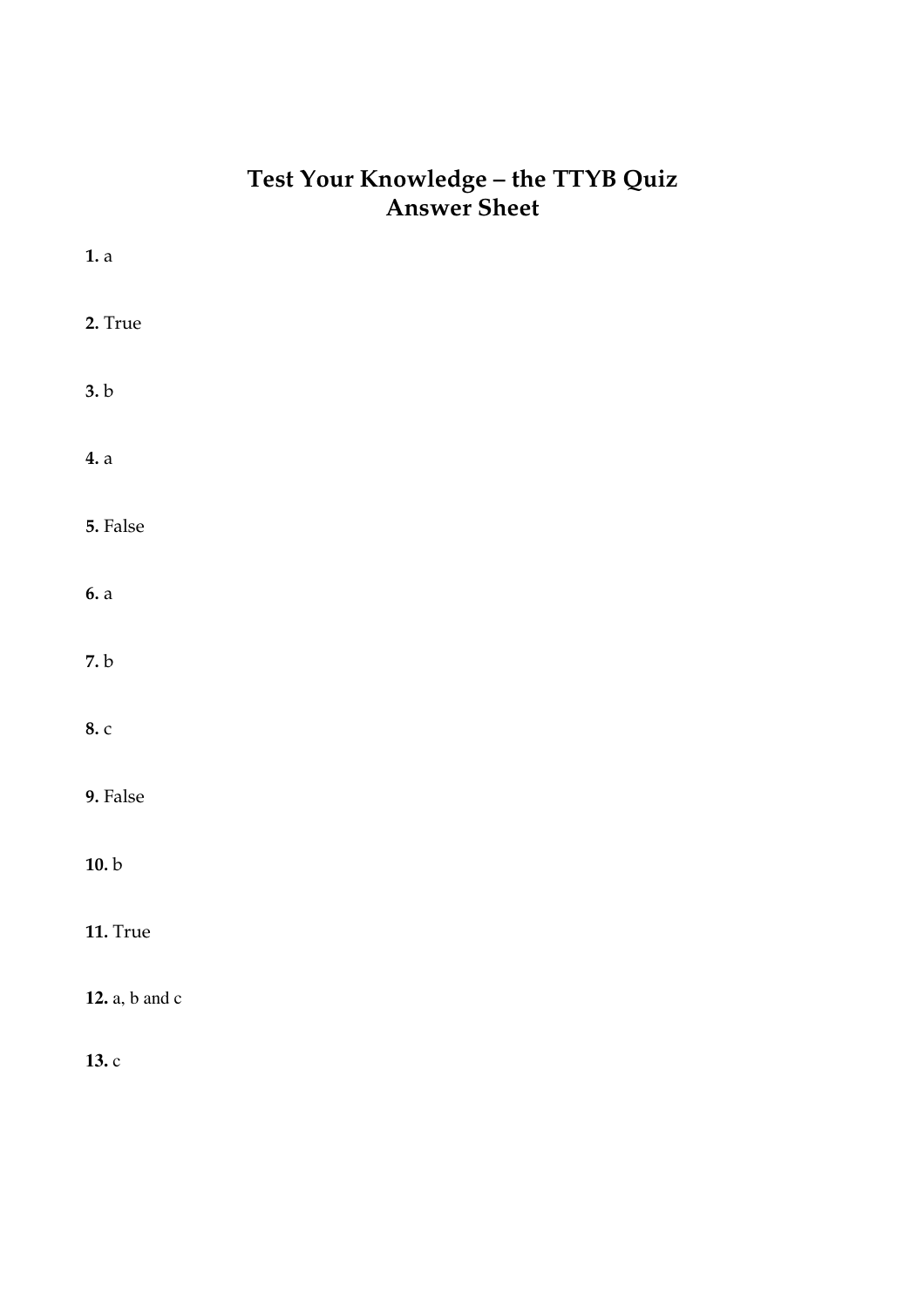# **Dads – Talk To Your Baby: it will make a difference!**

#### **The facts:**



© Posy Simmonds

- Gazing directly into your baby's eyes, talking to him and waiting for his responses, stimulates your baby's brain, helping to strengthen the connections that make learning possible.
- This also helps him learn to talk, as it is from listening to your voice that he will learn to use language.
- Good speaking and listening skills help him to become a good reader and writer, because language skills form the foundation for literacy.
- Communicating, talking and interaction helps develop social skills and good relationships.
- This will show that you love and respect him, enhancing self-esteem.
- Spending time talking with him will help the two of you form a close bond communication is the basis of your relationship with each other.
- Most brain development occurs from birth to age two, so babies and toddlers need stimulation as much as they need nourishing food. The best way to stimulate babies' brains is to connect with them through 'mutual gaze' and talk to them from the moment they are born.

#### **The chat:**

- Whilst out, talk about the things you see when you're on the bus, in the car or walking to the shops.
- In the evenings chat to her during bath time, or sing to her (it doesn't have to be a nursery rhyme!) while changing her nappy.

You don't need to be an expert to help your child develop good communication skills. All you need is a listening ear and the willingness to chat to your child whenever you can.

- The supermarket is a good place to talk to her and introduce new words, as she is sitting in the trolley facing you. Gain her attention and then describe some of the items as you put them in the trolley.
- Try not to ask her too many questions. Instead, tell her about things, especially the things she shows an interest in, like a favourite toy.
- Talk with her when she is watching TV programmes, about what you see and what's happening.



**Dads – Talk To Your Baby may be photocopied. For more information visit www.talktoyourbaby.org.uk. Talk To Your Baby is an initiative of the National Literacy Trust.**